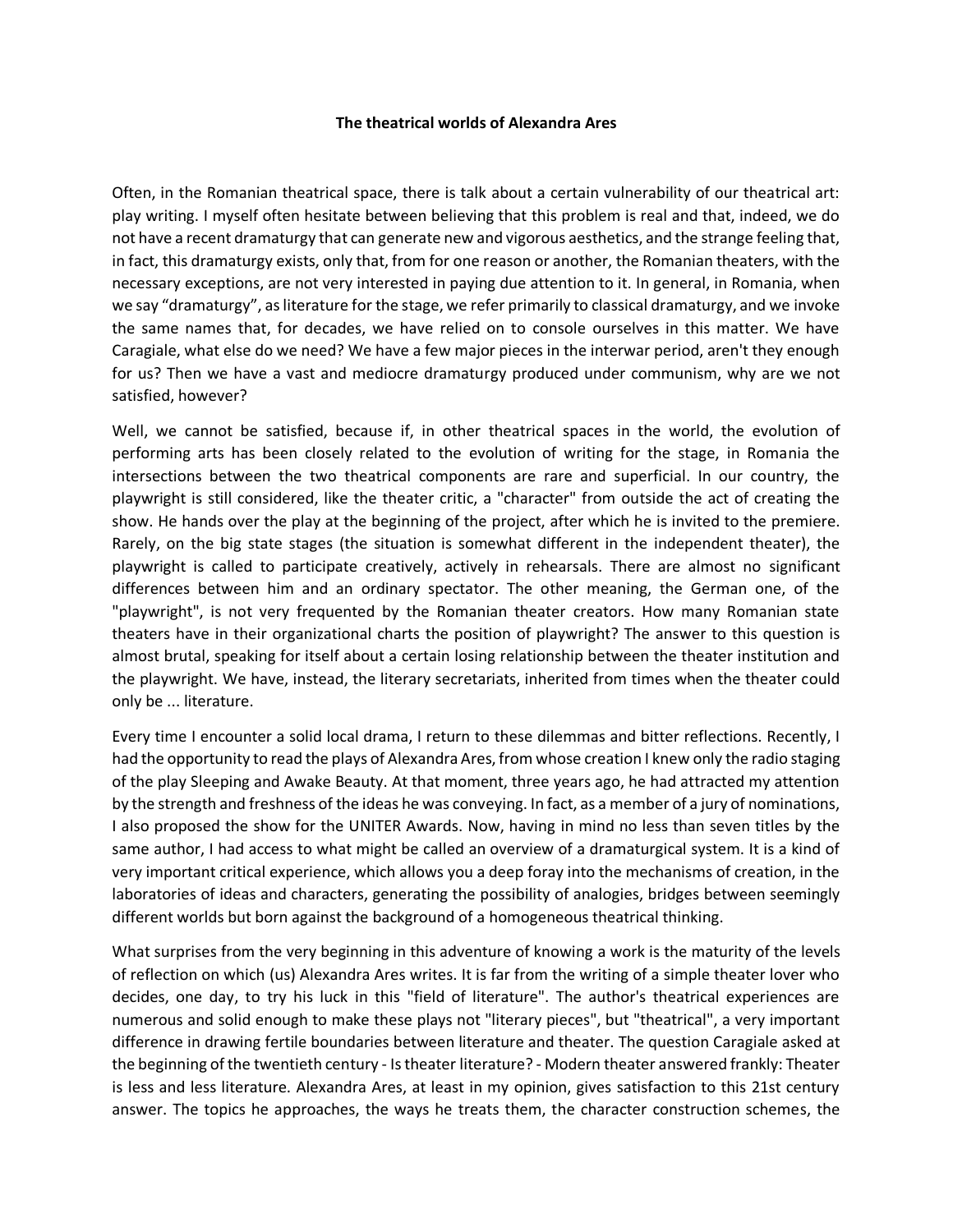complexity and the real (non-literary) usefulness of the captions, the ability to draw the outline of the story through a very good handling of the elements of musicality and lighting - all these attests to a professional playwright, anointed with all the ointments of theatrical art.

The intense cultural background within which Alexandra Ares creates seems to me to be of great importance. Its culturality is a complex one, resulting from the development inside two cultures (Romanian-American) that the author synthesizes harmoniously, showing them, both in their currents of tension, but also in their meeting areas. Some of the pieces in this volume explicitly contain this double game: in Sleeping and Awake Beauty, for example, the first two acts take place in post-December Romania, the third places the action in New York. The temptation to escape from a certain cultural space is also found in Somewhere, Sometime where the Amazon jungle, although a metaphor for heaven, indicates a fundamentally different civilization from the urban-western one. Likewise, in A Grandmother of Millions, the neighborhood in Bucharest where Grandma's old house is located suddenly opens up to the Turkish bazaar, after having previously witnessed such a familiar-Romanian hospital scene. Sometimes the topos explore traditional neighborhoods: Bo's father, from Weekend at the Sea, has a business in Bulgaria, a neighboring country that many of us often feel as a second "home". But there is also the impetus to create non-spaces or topographies that are difficult to locate. This is what happens in the first part of the play Somewhere, sometime, where well-conducted ambiguity gives a universally valid sense of chance. In the Men's Store, we are once again witnessing the intersection of different cultures. On the one hand, Alexandra Ares's dramaturgy is a recognizable-Romanian one, on the other hand, however, it gains in addressability by opening up, closing borders and customs (grandmother of millions).

The seven pieces that make up this anthology reveal some areas of interest that their author constantly shows.

herself a profound life experience, Alexandra Ares maps the psychology of some communities and some individuals, translating it into a plurality of scenic actions.

Nostalgia, loneliness, fear, violence, love, innocence and its loss, sexual drive, selfishness and many other aspects of humanity are part of the sphere of this psychological interest that I mentioned above.

Another major component is the social one; from this point of view; The play Sleeping and Awakened Beauty excels, extremely familiar, in the first two acts, for all those who were contemporaries with the chaotic Romanian democracy after 1990. Social relations (wealth - poverty, "money or life?") are common. and in Somewhere, Sometime, a play that can be read as a parable about the illusion of financial power, in Weekend at the Sea, where the protagonist is part of a wealthy family, and the modest social characters he interacts with play an important role in shaping his own training. ; the financial interest animates Bambi, George's girlfriend, the nephew who waits in vain for his grandmother's death to take possession of her imposing house (A grandmother of millions); in the Pleasure Memorial, the promise of a horn of plenty is treated with irony and vectorized to death; In the Station, the social success is contrasted with the failure, both personified schematically in the characters Plus and Minus. And the list of examples could go on.

Finally, a third register in which Alexandra Ares operates is the philosophical one. It is practiced especially in Somewhere, Sometime inspired by the subtitle "youthtopia", a play that abounds in reflections on youth and old age, on interpersonal relationships, on the complicated relationship between appearance and essence, between what really matters and what is superfluous. This fertile-philosophical terrain is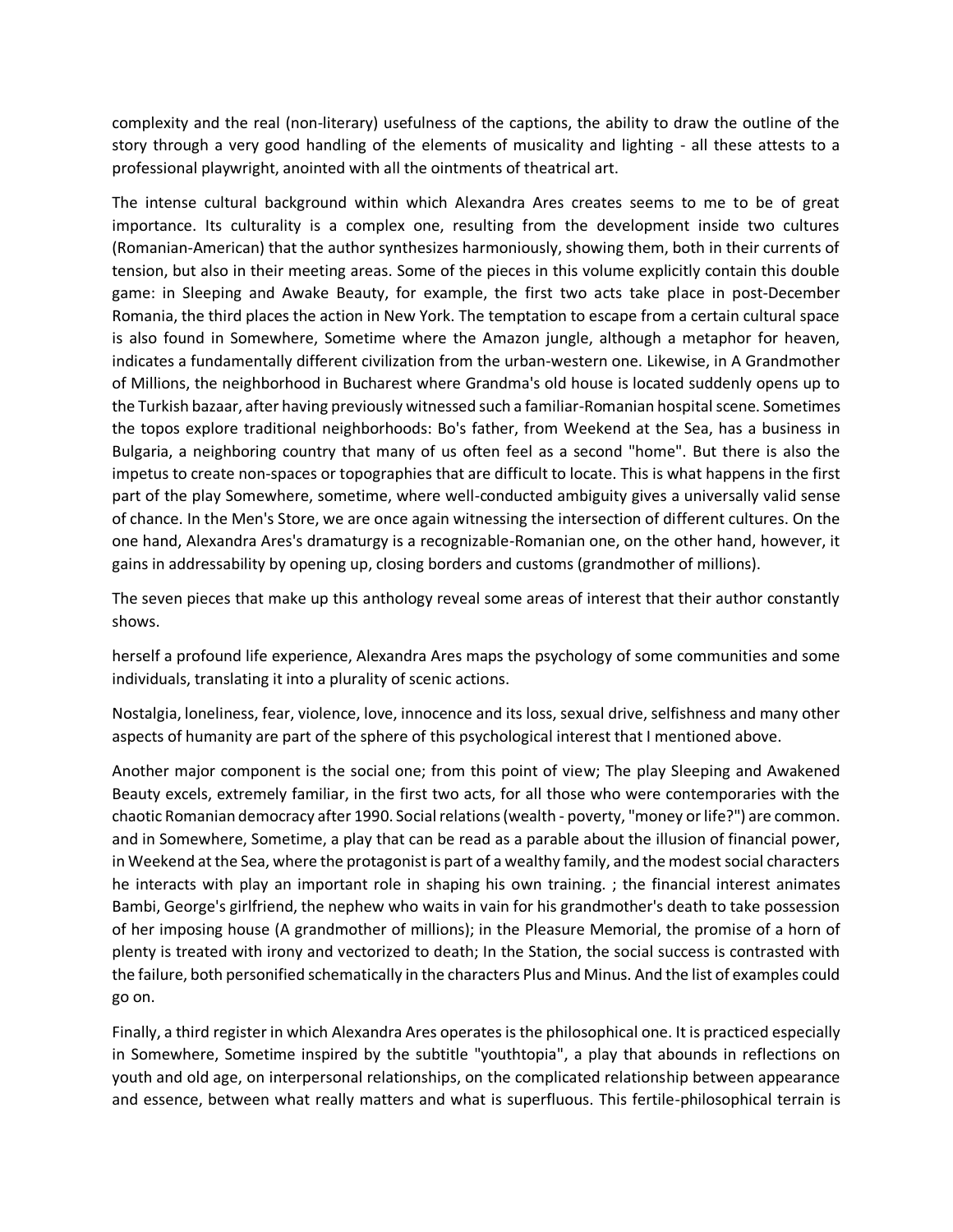present, however, through various theatrical disguises, in all the texts of this volume. Sometimes bitter, sometimes serene, philosophical meditation is organically embedded in the drama we are talking about.

Undoubtedly, we have before us a writing in which femininity frequently makes its presence felt. From the first to the last play, a multitude of profiles of the female personality are displayed, analyzed, observed in strength and, at the same time, their vulnerabilities. We are dealing, I think, with a case of elegant feminism, manifested with intelligence, irony and humor, without excess and betting rather on a democratic observation of the sexes. This is despite the fact that, most of the time, the female characters are outlined more intensely than the male ones. I remember very strong figures such as Ariana and Eva (Somewhere, once), Viridiana / Onda (Sleeping and awake beauty), Monica (Weekend at sea), Grandma and Bambi (A grandmother of millions). All these characters generate tender roles that need strong, versatile, expressive actresses. Femininity is to be found, then, in a certain sensuality of writing, adjacent to poetry, to poeticity.

The general discourse is realistic, but the notes of lyricism that intervene at times, like some counterpoints carefully introduced in the pieces, subtly nuance the first impression of a rough, documentary observation of reality.

Alexandra Ares is very attentive to the types of atmosphere she creates; from this perspective, her captions, without abusing details, often contain her direction; they inspire and suggest directions for setting up situations. When proposing atmospheres, the author uses mainly music: harp themes, Celine Dion, "French music in crescendo", waltz music, funeral music, but also Fizz, "Thirst for fun" or violent speaker music which, In the Memorial of Pleasure, he swallows human voices gloomily. The light and its gradients, the video projections, the organization of the play spaces, the costumes of the characters - are also ingredients meant to cut out certain scenic states. The rhythm of the writing is very good, leaving no room for those puddles of the story so dangerous for stage productions. The songs are easy to read, with pleasure, the dialogues are consumed naturally, and the monologue fragments have substance and force of problematization. The alternation of temporalities, the diurnal-nocturnal dialectic, the jamming of the real and its orientation towards disturbing utopias / dystopias, the equal skill to provide comic and dramatic, and many others are guided with a safe hand and integrated in the playwright's paper, letter and word scenes.

Although the authorial indications refer only to Weekend at Sea as having a cinematic structure, most of Alexandra Ares's plays have this predisposition to think of scenes in the form of frames and to assemble them, as in a montage. More than once, reading the texts, I tried the feeling that I am going through cinematic scenarios, a very modern technique of writing theater, with relevance for possible future productions.

Ideally, every title in Alexandra Ares's anthology, whether we refer to the ample pieces or to those in an act, should have the chance of consistent stagings. It is true, most of them, in different contexts, reached the audience, but they did not exhaust their stage potential. He recommends the theme, the fresh air it releases, the generosity of the scores, the novelty of some situations. Once in the hands of the right director, these plays can broaden their horizons even further. And the lawyers of the idea that the contemporary Romanian drama is at a standstill can receive, on this occasion, solid counter-arguments.